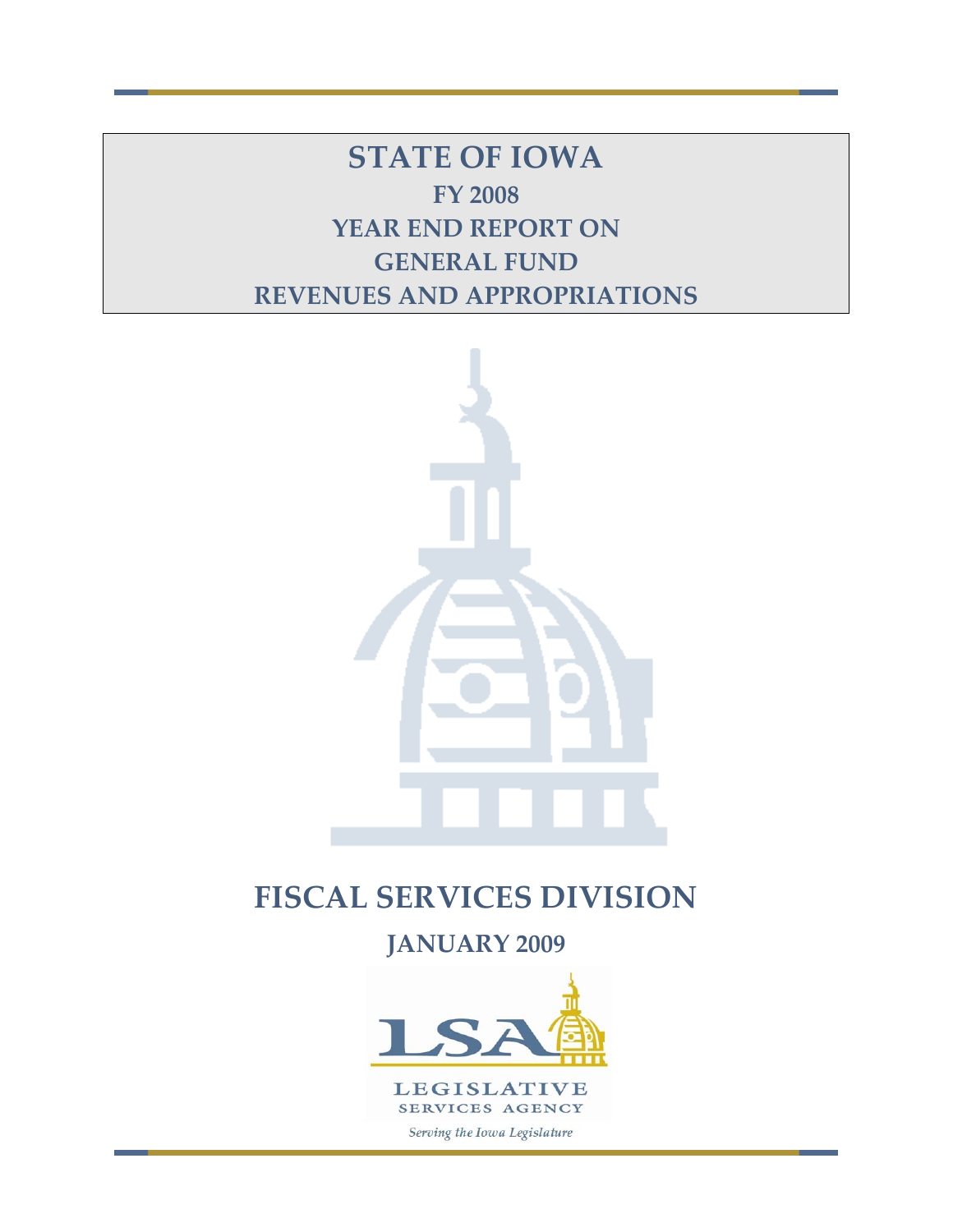## **Introduction**

This report examines the FY 2008 year-end revenues and appropriations for Iowa's General Fund. The report also includes a review of Iowa's reserve funds, a summary of the General Fund balance sheet, and historical data on revenues and appropriations.

The General Assembly and Governor enact appropriations that provide spending authority for State agencies. Some appropriations are granted authority to change throughout the fiscal year to fulfill statutory requirements. These are referred to as standing appropriations. This report reviews the standing appropriations that had significant changes. This report also reviews other activities affecting appropriated funds such as carry forward balances, transfers, and reversions.

## **General Fund Net Revenues and Refunds**

During FY 2008, the State General Fund collected \$6.759 billion in gross revenue, and refunded \$674.8 million, for net revenue of \$6.084 billion. This is an increase of \$438.2 million (7.8%) compared to FY 2007. Of the total \$6.084 billion, 78.8% (\$4.811 billion) is from income taxes and sales/use taxes. The following chart shows the sources of net General Fund revenue for FY 2008.



#### **FY 2008 Net General Fund Revenue**

Since FY 1998, net General Fund revenue increased from \$4.428 billion to \$6.085 billion (37.4%). Net Income Tax revenue produced 53.1% of the growth, while net Sales/Use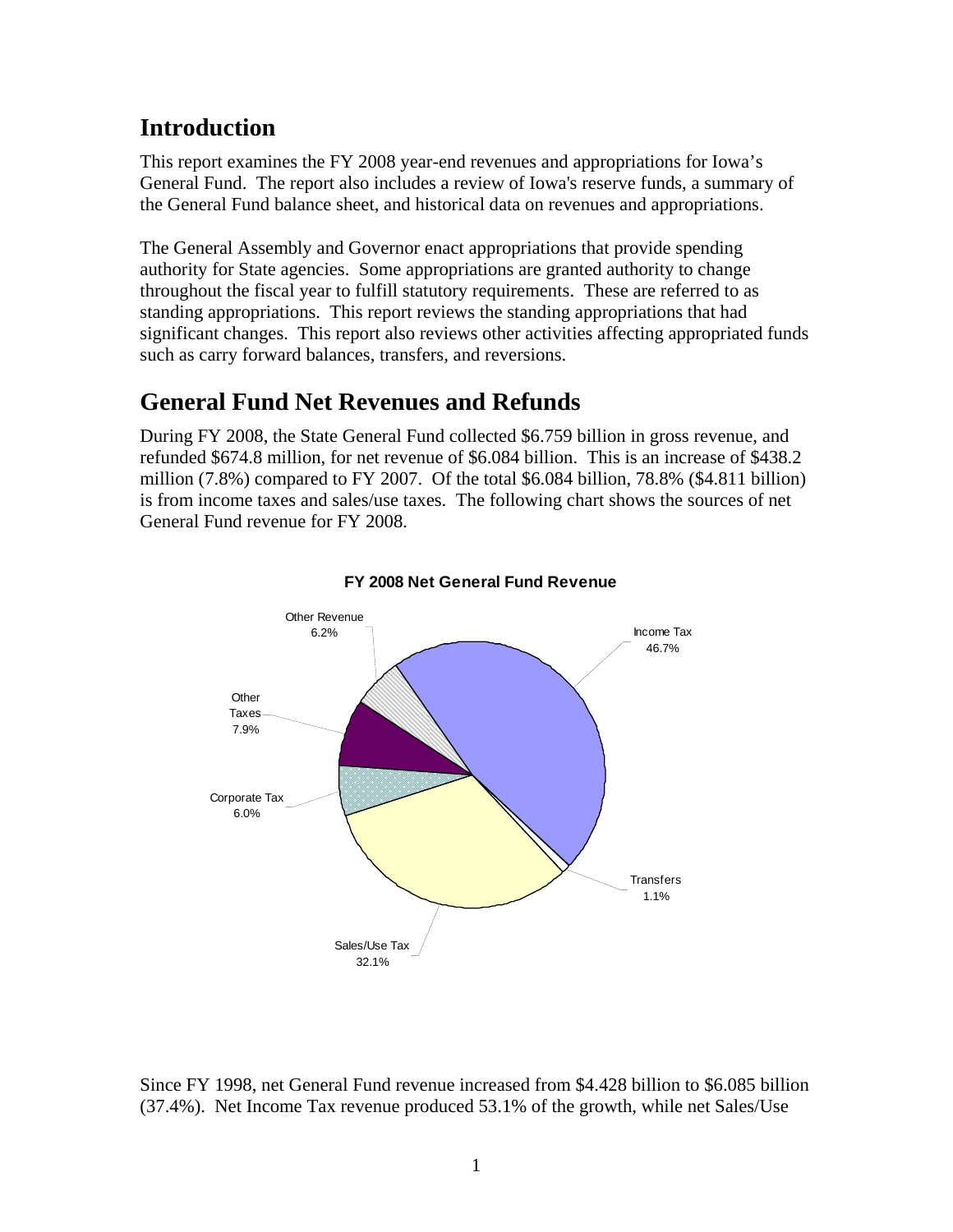Tax revenue produced 28.6% and net Corporate Tax produced 8.9%. Although General Fund revenue has grown at an average annual rate of 3.2% over the past 10 fiscal years, the rate varies considerably by year, with FY 2006 producing growth of 8.2%, while FY 1999, FY 2001, FY 2002, and FY 2003 showing negative growth. The FY 1999 growth was significantly impacted by a 10.0% income tax rate reduction. Fiscal Years 2001 through 2003 were impacted by an economic downturn. The following chart shows the annual dollar growth by year (excludes transfer revenue).



**General Fund Revenue Growth** Excludes Transfers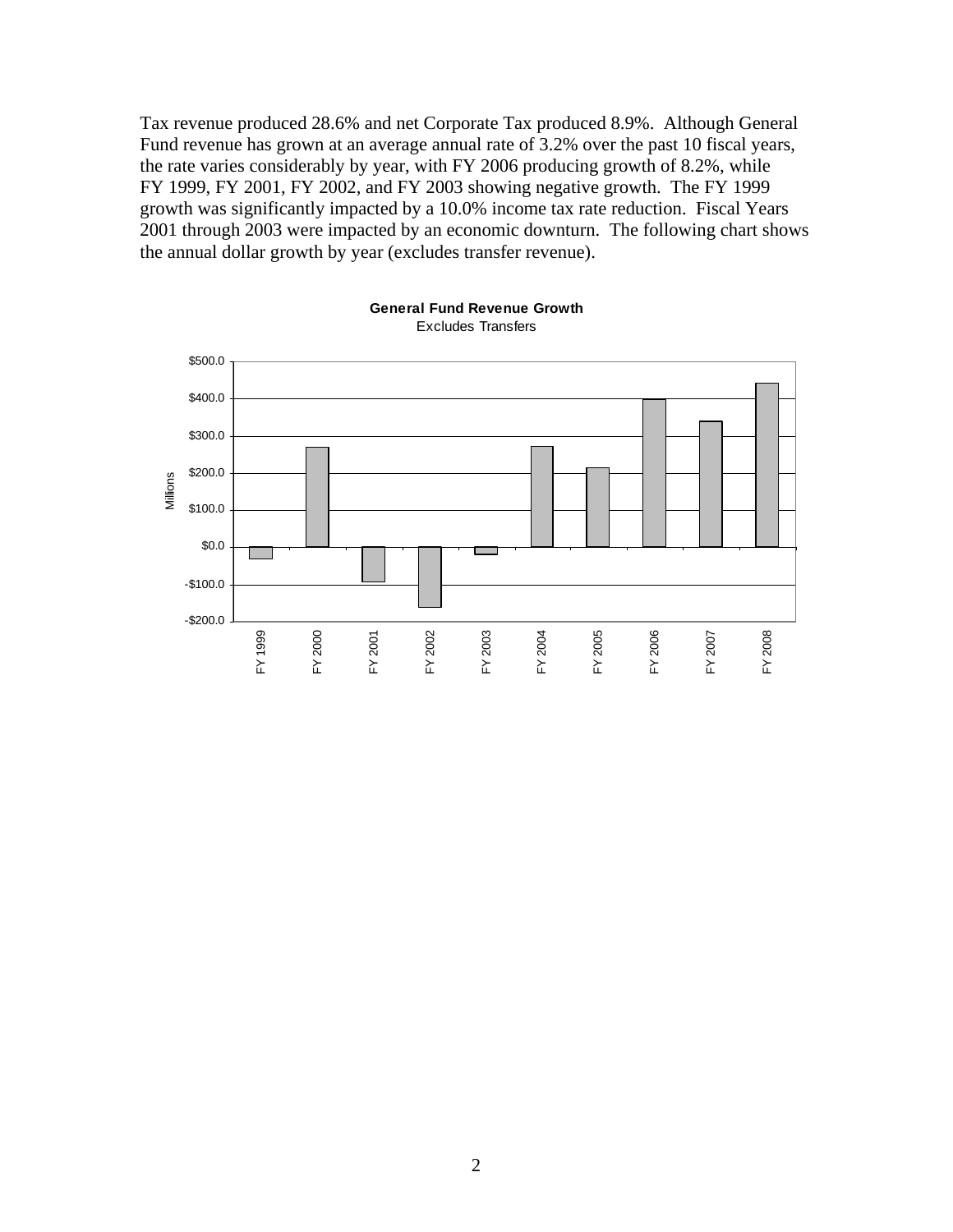## **Appropriations**

In FY 2008, General Fund appropriations totaled \$5.898 billion. This amount does not include tax refunds. For purposes of this report, tax refunds are treated as adjustments to revenues. The following chart shows the distribution of the FY 2008 appropriations by budget subcommittee area. The shaded sections represent standing appropriations.



NOTE: The shaded areas indicate standing appropriations.

The FY 2008 appropriations represent an increase of \$505.5 million (9.4%) compared to FY 2007. The largest increase was associated with the establishment of the Health Care Trust Fund, created as part of the cigarette and tobacco tax increase enacted in SF 128 (Cigarette/Tobacco Tax Increases and Health Care Trust Fund Act). The legislation deposited the increased taxes into the General Fund and appropriated the first \$127.6 million to the Health Care Trust Fund.

Other significant increases included: State Aid to Schools (\$94.0 million) and the Student Achievement/Teacher Quality Program (\$69.6 million). Together, appropriations to these three items accounted for \$291.2 million (57.6%) of the total FY 2008 increase.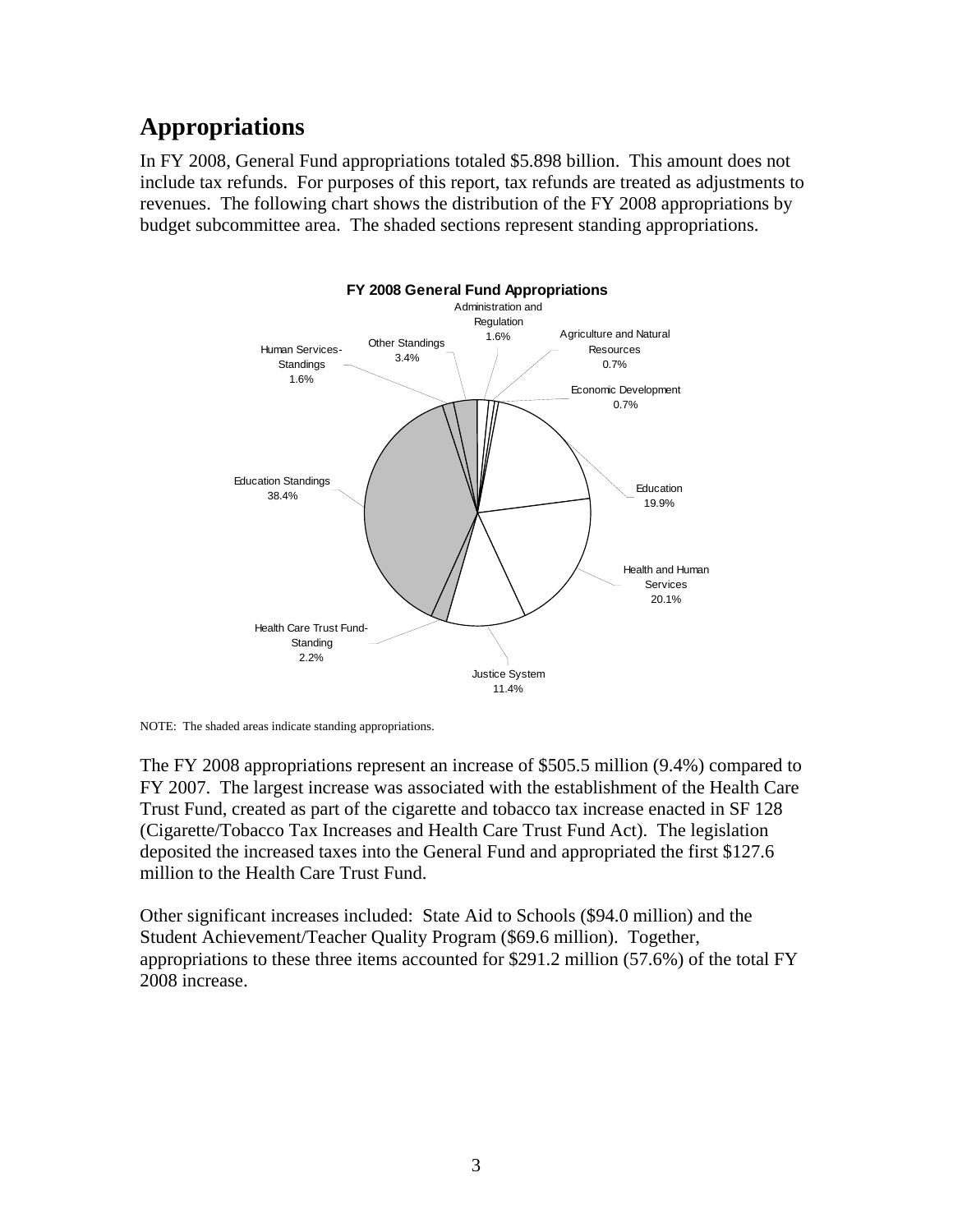|                                     |               |    |         | FY 2008 vs  | Percent  |
|-------------------------------------|---------------|----|---------|-------------|----------|
|                                     | FY 2007       |    | FY 2008 | FY 2007     | of Total |
| Health Care Trust Fund Transfer     | \$<br>$0.0\,$ | \$ | 127.6   | \$<br>127.6 | 25.2%    |
| State Foundation School Aid         | 2,048.0       |    | 2,142.0 | 94.0        | 18.6%    |
| Student Achievement/Teacher Quality | 104.3         |    | 173.9   | 69.6        | 13.8%    |
| Property Tax Credit Fund            | 0.0           |    | 28.0    | 28.0        | 5.5%     |
| University of Iowa - General Aid    | 230.8         |    | 258.0   | 27.2        | 5.4%     |
| Iowa State University General Aid   | 180.2         |    | 205.1   | 24.9        | 4.9%     |
| Oakdale Correctional Institution    | 33.4          |    | 56.2    | 22.8        | 4.5%     |
| <b>Judicial Branch</b>              | 123.2         |    | 144.9   | 21.7        | 4.3%     |
| Child Care Assistance               | 21.8          |    | 37.9    | 16.1        | 3.2%     |
| Appeal Board Claims                 | 9.6           |    | 25.2    | 15.6        | 3.1%     |
| All Other Appropriations            | 2,641.4       |    | 2,699.5 | 58.1        | 11.5%    |
| Total                               | \$<br>5,392.9 | \$ | 5,898.4 | \$<br>505.5 | 100.0%   |

#### **Significant General Fund Appropriation Increases FY 2008 vs. FY 2007**

The sum of the numbers may not equal totals due to rounding.

When compared to the past 10 years, General Fund appropriations have increase \$1.369 billion (30.2%) since FY 1999. Of the total increase, 78.8% went to four appropriations: State Aid to Schools (\$530.4 million), Medicaid (\$246.1 million), the Student Achievement/Teacher Quality Program (\$173.9 million), and the Health Care Trust Fund (\$127.6 million). The following chart and table show total appropriations for the last 10 years and the 10 appropriations that have received the largest increases since FY 1999.



**General Fund Appropriations**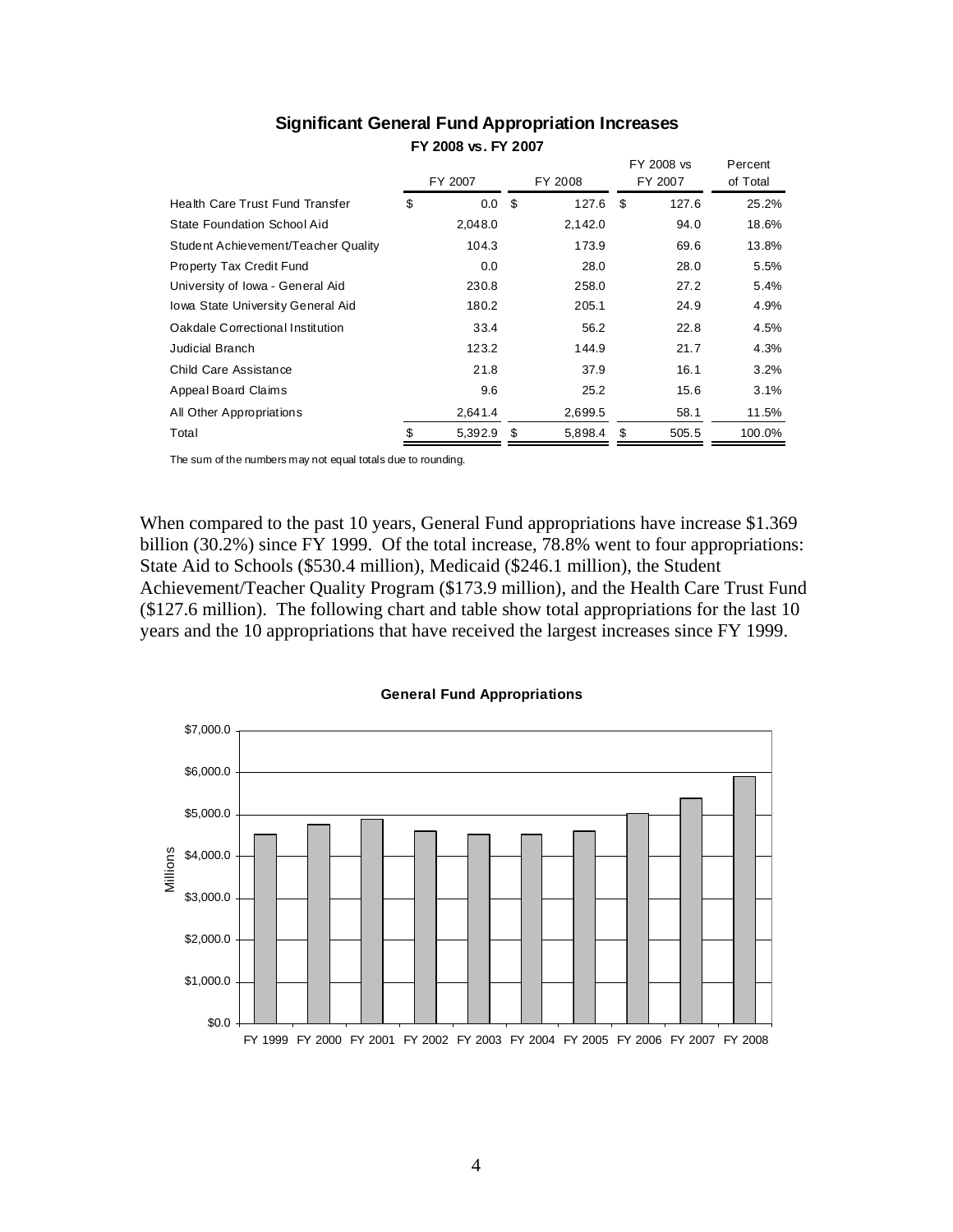|                                     | FY 1999 |              | FY 2008       | FY 2008 vs<br>FY 1999 | Percent<br>of Total |  |  |
|-------------------------------------|---------|--------------|---------------|-----------------------|---------------------|--|--|
|                                     |         |              |               |                       |                     |  |  |
| State Foundation School Aid         | \$      | $1,611.6$ \$ | $2,142.0$ \$  | 530.4                 | 38.8%               |  |  |
| Medical Assistance (Medicaid)       |         | 385.5        | 631.6         | 246.1                 | 18.0%               |  |  |
| Student Achievement/Teacher Quality |         | 0.0          | 173.9         | 173.9                 | 12.7%               |  |  |
| Health Care Trust Fund Transfer     |         | 0.0          | 127.6         | 127.6                 | 9.3%                |  |  |
| Grow Iowa Values Fund               |         | 0.0          | 50.0          | 50.0                  | 3.7%                |  |  |
| <b>Judicial Branch</b>              |         | 103.2        | 144.9         | 41.7                  | 3.1%                |  |  |
| Oakdale Correctional Institution    |         | 19.1         | 56.2          | 37.1                  | 2.7%                |  |  |
| <b>Community Colleges</b>           |         | 135.4        | 172.0         | 36.6                  | 2.7%                |  |  |
| <b>Adoption Subsidy</b>             |         | 0.0          | 32.0          | 32.0                  | 2.3%                |  |  |
| Early Intervention Block Grant      |         | 0.0          | 29.3          | 29.3                  | 2.1%                |  |  |
| All Other Appropriations            |         | 2,275.0      | 2,339.0       | 63.9                  | 4.7%                |  |  |
| Total                               | \$      | 4,529.9      | \$<br>5,898.4 | \$<br>1,368.6         | 100.0%              |  |  |

#### **Significant General Fund Appropriation Increases FY 2008 vs. FY 1999**

The sum of the numbers may not equal totals due to rounding.

### **Summary of FY 2008 Appropriations Activity**

General Fund appropriations are adjusted for several factors throughout the fiscal year. The General Assembly enacts the original appropriations, salary adjustment, and supplemental appropriations. In addition, standing unlimited appropriations are adjusted based on actual expenditures. Other activity associated with appropriated funds include: balances brought forward, transfers, and reversions. The following table summarizes the overall General Fund activity for FY 2008 appropriations.

|                                          | <b>FI ZUUO</b> |                 |  |  |  |  |
|------------------------------------------|----------------|-----------------|--|--|--|--|
| <b>General Fund Appropriations</b>       |                |                 |  |  |  |  |
| Original Appropriation                   | \$             | 5,766,536,251   |  |  |  |  |
| Salary Adjustment                        |                | 92,910,831      |  |  |  |  |
| Adjustments to Standings                 |                | 31,232,911      |  |  |  |  |
| Supplemental/Deappropriations            |                | 7,756,995       |  |  |  |  |
| Total                                    |                | 5,898,436,988   |  |  |  |  |
| <b>Other Activity</b>                    |                |                 |  |  |  |  |
| Balance forward from the previous year   |                | 76,785,751      |  |  |  |  |
| Appropriation transfers in               |                | 1,822,357       |  |  |  |  |
| Appropriation transfers out              |                | $-1,822,357$    |  |  |  |  |
| Balance forward to the next year         |                | $-50,237,925$   |  |  |  |  |
| Reversions                               |                | $-10, 364, 172$ |  |  |  |  |
| Total other activity                     |                | 16, 183, 654    |  |  |  |  |
| <b>Total Net Appropriations Expended</b> | S              | 5,914,620,642   |  |  |  |  |

#### **Summary of General Fund Appropriations**

FY 2008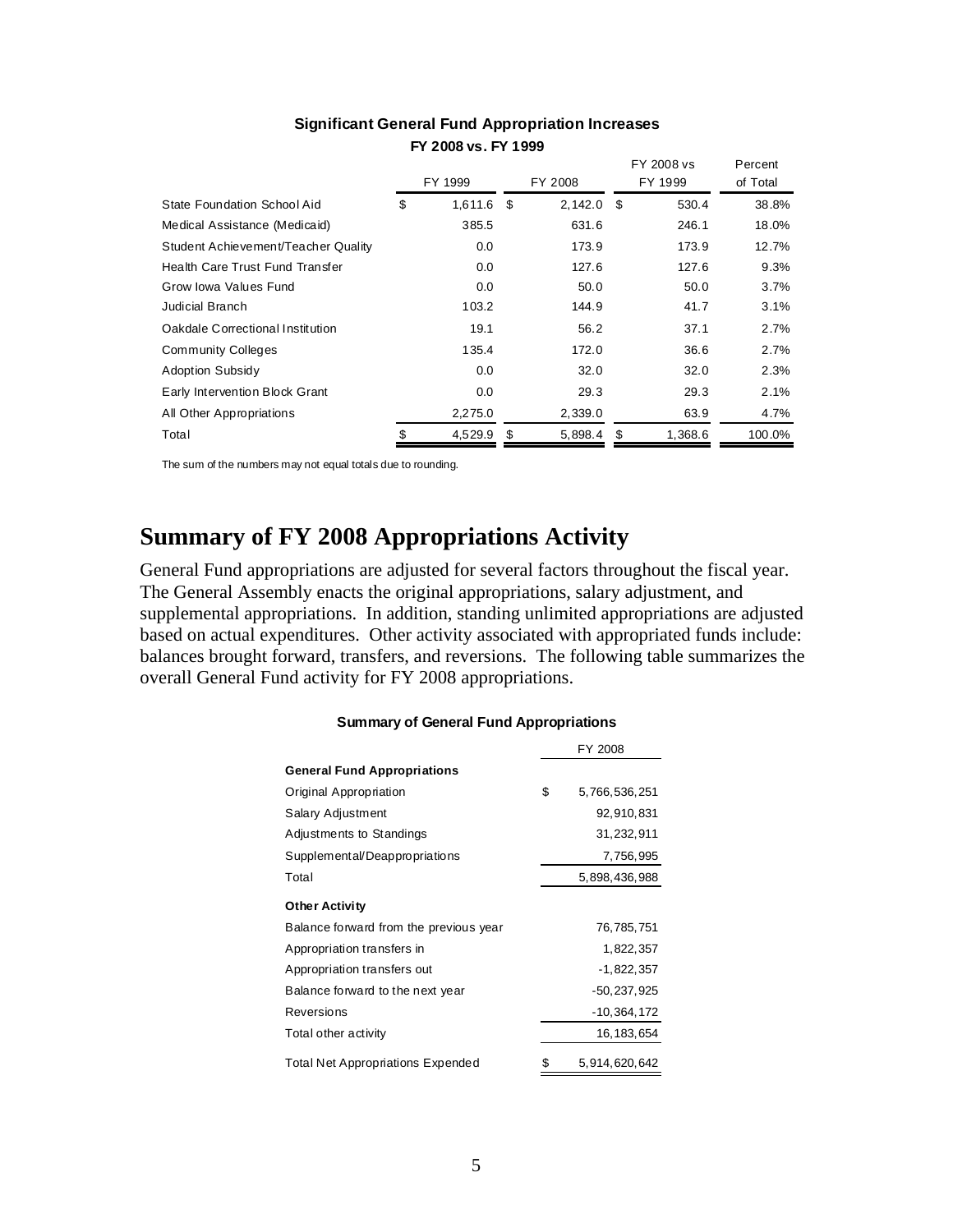#### **Original Appropriations for FY 2008**

General Fund appropriations approved by the 2007 General Assembly and signed by the Governor for FY 2008 totaled \$5.767 billion, excluding the salary adjustment appropriation. The original appropriation amount also includes the budgeted amounts for standing unlimited appropriations. These appropriations are adjusted throughout the fiscal year to reflect actual expenditures. These adjustments are included in the Adjustments to Standings total and are discussed in greater detail below.

#### **Salary Adjustments**

Section 15 of SF 601 (FY 2008 Standing Appropriations Act) appropriated a total of \$106.8 million for salary adjustment across all state agencies, including the Board of Regents. The appropriation was based on an estimate provided by the Department of Management in April of 2007. It was later determined that only \$92.9 million was needed to fund the salary and benefit increases in accordance with the collective bargaining agreement. The remaining \$13.9 million was later transferred to the Property Tax Credit Fund to fund a portion of the FY 2009 property tax credits. This transfer was enacted by the 2008 General Assembly.

The following table summarizes the salary adjustment allocations by state agency. A total of 74.1% of the salary adjustment dollars were allocated to the Board of Regents (44.1%), the Department of Human Services (15.4%), and the Department of Corrections (14.6%). The remaining 25.9% was allocated to all other state agencies.

|                                     |                  | Percent  |
|-------------------------------------|------------------|----------|
|                                     | FY 2008          | of Total |
| Board of Regents                    | \$<br>40,978,201 | 44.1%    |
| Department of Human Services        | 14,328,996       | 15.4%    |
| Department of Corrections           | 13,556,210       | 14.6%    |
| Judicial Branch                     | 6,771,248        | 7.3%     |
| Department of Public Safety         | 3,939,126        | 4.2%     |
| Department of Veterans Affairs      | 2,218,626        | 2.4%     |
| Department of Inspections & Appeals | 1,476,946        | 1.6%     |
| Department of Commerce              | 1,259,745        | 1.4%     |
| Department of Revenue               | 1,171,053        | 1.3%     |
| Department of Natural Resources     | 1,106,854        | 1.2%     |
| Department of Education             | 1,105,972        | 1.2%     |
| All Other State Agencies            | 4,997,834        | 5.4%     |
| Total                               | \$<br>92,910,811 | 100.0%   |

#### **Summary of FY 2008 General Fund Salary Adjustment Allocations**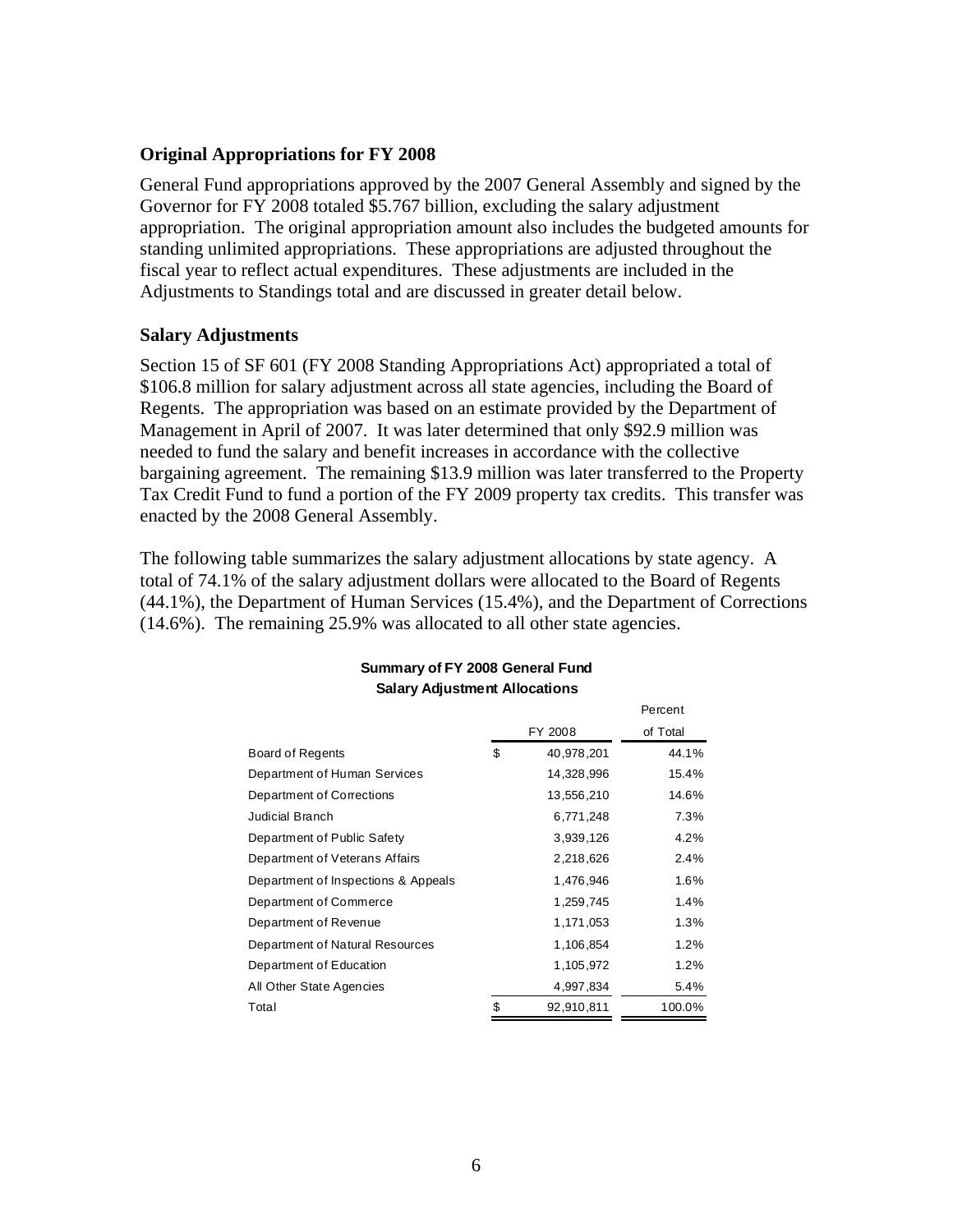#### **Adjustments to Standing Appropriations**

There are numerous standing unlimited appropriations established in the Code of Iowa. The exact amount for each of these appropriations is not known until the close of the fiscal year. As the General Assembly develops the budget, an estimated appropriation amount is included for budgeting purposes. This estimated appropriation is then adjusted throughout the fiscal year to reflect actual expenditures. The following table shows the significant standing unlimited appropriations and the adjustments.

|                               | <b>Budgeted</b> |              | Final           |  |  |  |
|-------------------------------|-----------------|--------------|-----------------|--|--|--|
|                               | Appropriation   | Adjustment   | Appropriation   |  |  |  |
| State Appeal Board Claims     | \$<br>4,387,500 | \$20,806,230 | 25,193,730<br>S |  |  |  |
| National Guard Comp & Expense | 421,639         | 7,877,882    | 8,299,521       |  |  |  |
| Performance of Duty           | 2,079,500       | 8,132,458    | 10,211,958      |  |  |  |
| Legislative Branch            | 35,490,681      | $-1,652,801$ | 33,837,880      |  |  |  |
| School Aid                    | 2,145,614,028   | $-3,643,633$ | 2,141,970,395   |  |  |  |
| Other                         | 17,312,101      | $-287,275$   | 17,024,826      |  |  |  |
| Total                         | \$2,205,305,449 | \$31,232,861 | \$2,236,538,310 |  |  |  |

#### **FY 2008 Standing Unlimited Appropriations**

Three standing appropriations experienced significant adjustments in FY 2008 and are summarized below.

- The State Appeals Board authorizes payment of claims against the State associated with court judgments and settlements. For FY 2008, \$4.4 million was budgeted for Appeal Board claims. Due to several large judgments against the State, the year-end claims totaled \$25.2 million, requiring an adjustment of \$20.8 million to the original budget amount. The significant claims included:
	- **\$15.8 million in payments for the settlement of Lottery TouchPlay judgments.**
	- \$3.3 million for reimbursements to the federal government and to a subcontractor, International Simulation and Training Systems (ISTS) for a settlement involving misspending of federal funds and the early termination of a contract with ISTS.
	- \$3.0 million for various claims against Regents institutions.
- National Guard activations are funded through the Compensation and Expense appropriation. During FY 2008, the Guard was activated in response to the natural disasters affecting the State. This resulted in a \$7.9 million increase to the appropriation. The State will receive approximately \$7.0 million in federal reimbursements through FEMA in FY 2009 for the FY 2008 activations.
- The Executive Council authorizes funding through the Performance of Duty appropriation for emergency repairs to State property if sufficient funds are not available in a State agency's budget. In FY 2008, a total of \$10.2 million was approved by the Council. This was \$8.1 million more than the amount budgeted. Most of the funding was for disaster-related expenses.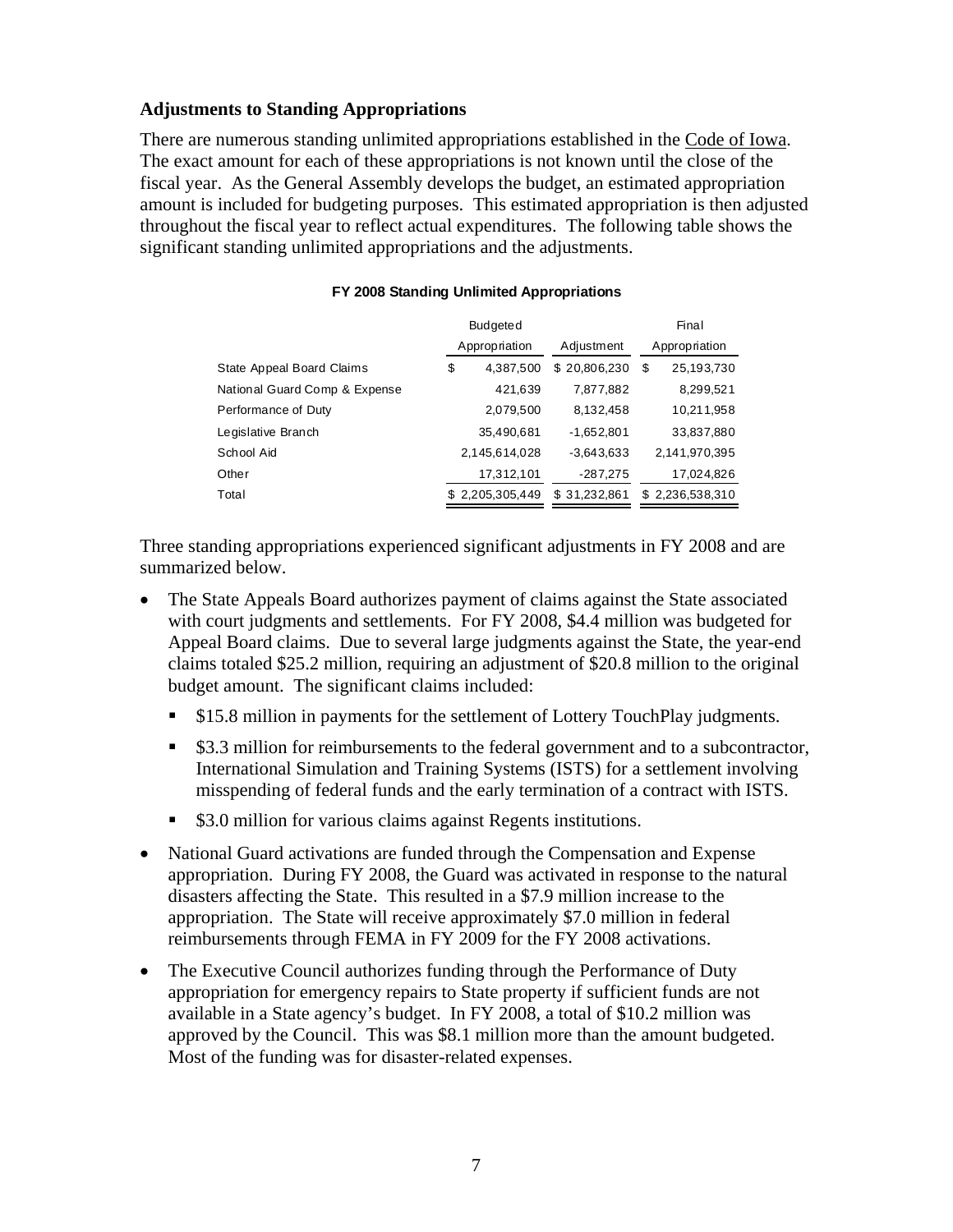### **Supplemental Appropriations and Deappropriations**

A net total of \$7.8 million in supplemental appropriations were funded from the General Fund for FY 2008. The 2008 General Assembly appropriated \$14.8 million to the DHS, which includes: \$7.5 million for the state's Medicaid Program and \$7.3 million for the State share of the Disproportionate Share payment and the IowaCare Account.

The General Assembly also deappropriated \$7.3 million from the University of Iowa Psychiatric Hospital. The deappropriated funds were replaced with an allocation from the IowaCare appropriation.

The Office of Consumer Advocate of the Department of Justice also received a \$257,000 increase to their FY 2008 appropriation. While this supplemental appropriation was not included as a line item in an appropriations bill, Section 475A.6, Code of Iowa, allows the Office to increase the appropriation if the increase is directly attributable to the performance of the advocate's duties involving persons subject to direct assessment by the Utilities Board. The Office also collects a fee for services for the same amount of the appropriation increase. The fee revenues are deposited into the General Fund.

### **FY 2008 Supplemental Appropriations and Deappropriations**

| <b>DHS</b> - Medical Assistance        |    | \$14,821,954 |
|----------------------------------------|----|--------------|
| University of Iowa Psychiatic Hospital |    | -7.321.954   |
| Office of Consumer Advocate            |    | 256.995      |
| Total                                  | £. | 7,756,995    |

### **Balances Brought Forward**

State agencies carried forward a total of \$76.8 million from FY 2007 appropriations into FY 2008 and \$50.2 million from FY 2008 appropriations into FY 2009. There are several circumstances that result in appropriated funds being carried forward into the next fiscal year.

- Section 8.62, Code of Iowa, allows state agencies to use 50.0% of unspent appropriated funds for employee training, technology enhancement, or purchases of goods and services from Iowa prison industries.
- Some agencies are provided authorization through legislation to carry forward unspent appropriated funds for program expenses in the next fiscal year. The 2007 General Assembly appropriated \$71.0 million in supplemental appropriations in FY 2007 and allowed agencies to carry forward up to \$52.7 million into FY 2008 for program expenses. Of the \$52.7 million, \$22.7 million is associated with the supplemental balance forward provisions and \$24.7 million was deposited directly into the Iowa Power Fund, which included nonreversion provisions. The remaining \$5.3 million was expended in FY 2007.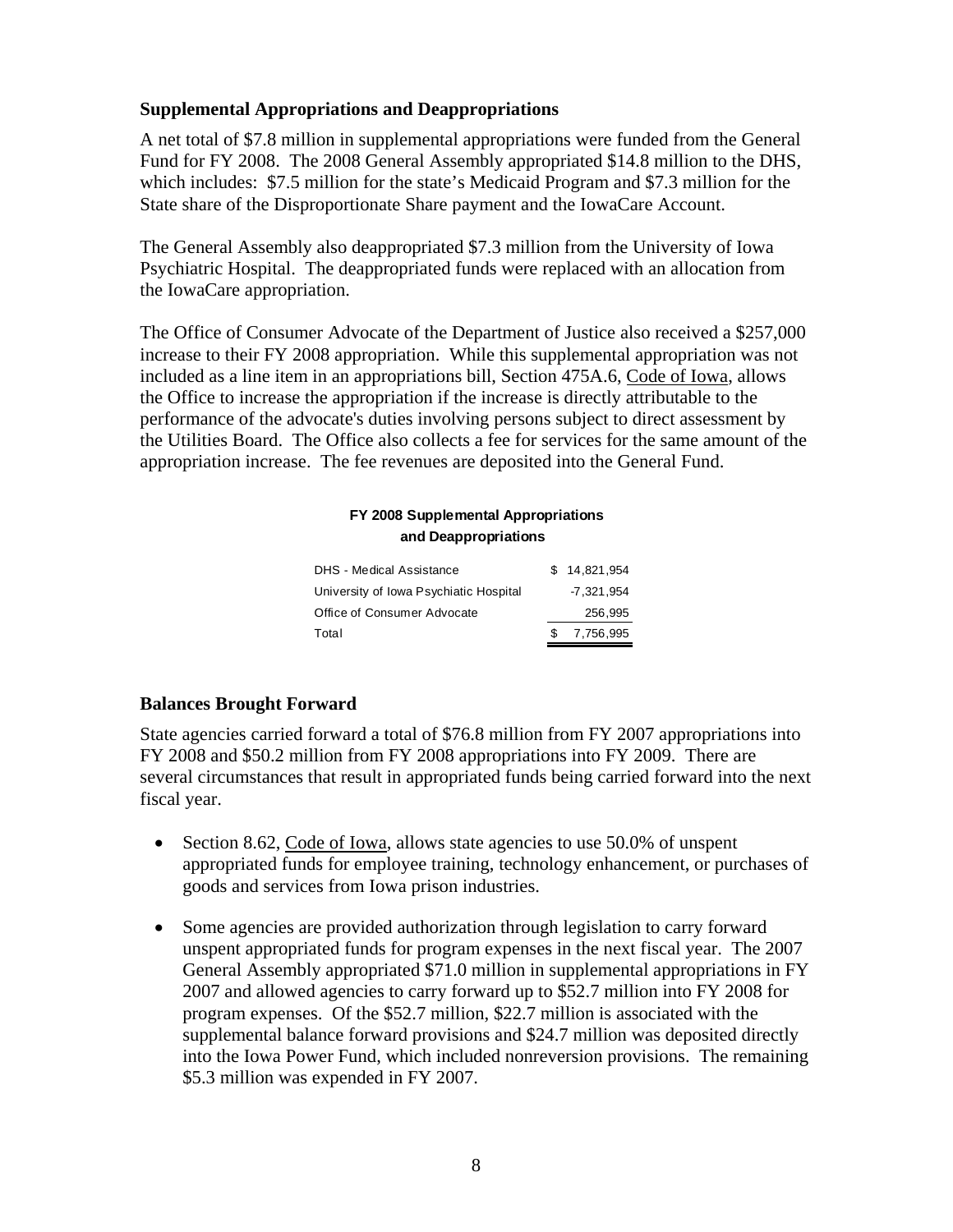• In addition, some appropriated funds become obligated during the fiscal year they were made. However, a portion of the payments against those obligations may not be paid until the following fiscal year. The funds that the Executive Council approves through the Performance of Duty account fall into this category. The majority of these funds have been approved for disaster relief by the Council. The following tables list the agencies with significant balances carried forward.

| <b>Balances Brought Forward from</b> |
|--------------------------------------|
| FY 2007 Appropriations               |

|                                    |    | <b>Balance</b> |
|------------------------------------|----|----------------|
|                                    |    | Carry Forward  |
| Department of Human Services       | \$ | 26,530,880     |
| Executive Council                  |    | 15,811,054     |
| Department of Management           |    | 7,500,000      |
| Department of Vaterans Affairs     |    | 7,498,041      |
| Department of Education            |    | 5,714,621      |
| Department of Economic Development |    | 5,565,665      |
| Department of Transportation       |    | 1,249,773      |
| Department of Commerce             |    | 1,066,048      |
| All Other State Agencies           |    | 5,849,669      |
| Total                              | S  | 76,785,751     |

#### **Balances Carried Forward from FY 2008 Appropriations to FY 2009**

|                                    |    | <b>Balance</b><br>Carry Forward |
|------------------------------------|----|---------------------------------|
| Department of Human Services       | S  | 21,317,681                      |
| Executive Council                  |    | 13,097,512                      |
| Department of Vaterans Affairs     |    | 4,134,582                       |
| Department of Economic Development |    | 3,546,963                       |
| Department of Education            |    | 2,535,651                       |
| All Other State Agencies           |    | 5,605,536                       |
| Total                              | \$ | 50,237,925                      |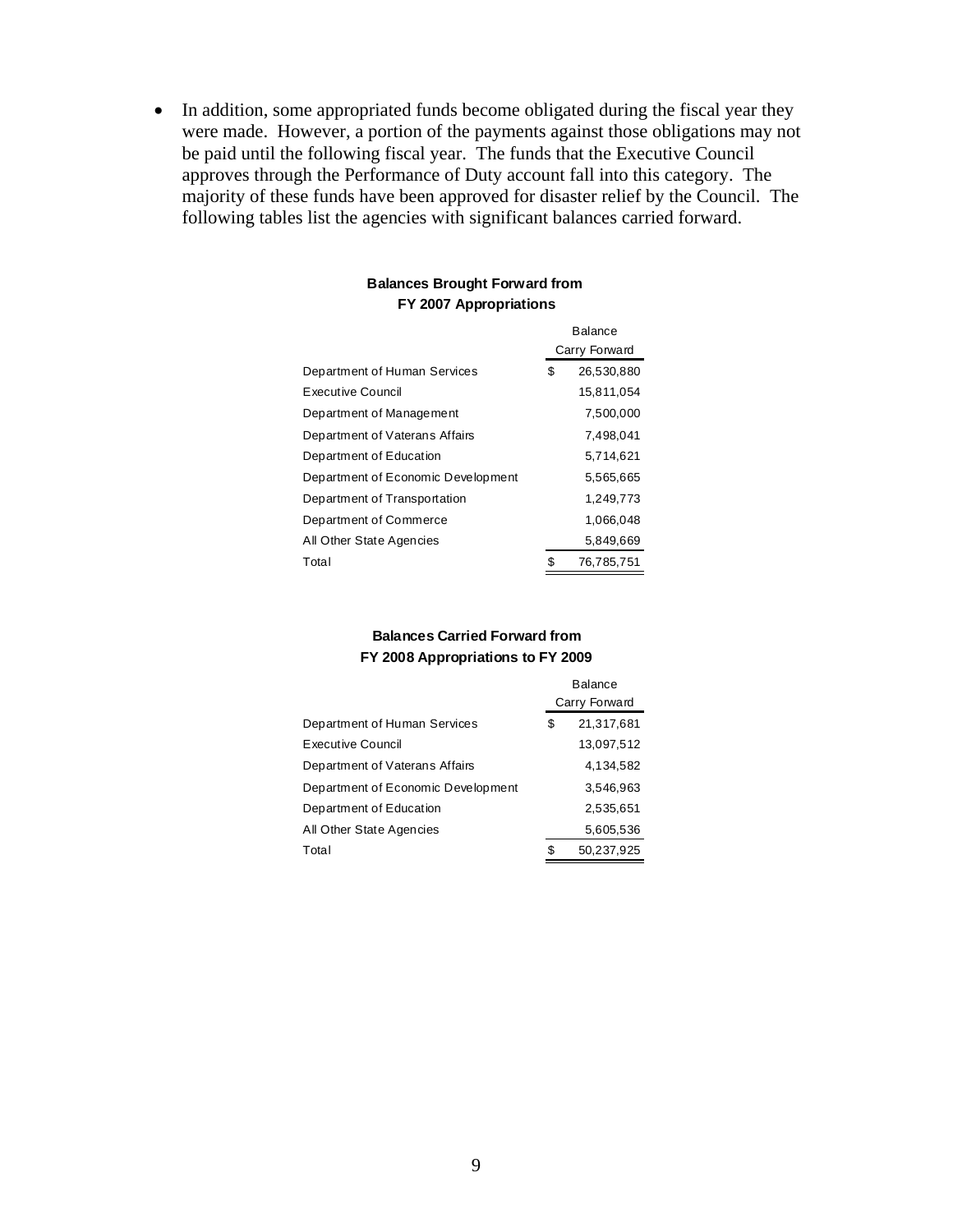### **Appropriation Transfers**

Section 8.39, Code of Iowa, allows the Governor to transfer funds between line-item appropriations if an appropriation is insufficient to meet the legitimate expenses of a department. During FY 2008, a total of \$1.8 million of appropriated funds were transferred. The following table summarizes the FY 2008 appropriation transfer amounts.

### **8.39 Appropriation Transfers FY 2008 Appropriations**

|                                    | Appropriation<br>Transfers to | Appropriation<br>Transfers out | Reason for Transfer                                                                |
|------------------------------------|-------------------------------|--------------------------------|------------------------------------------------------------------------------------|
| Governor's Office                  |                               |                                |                                                                                    |
| Operations                         | \$<br>0                       | \$<br>60,000                   | For unanticipated expenses.                                                        |
| <b>Terrace Hill Quarters</b>       | 60,000                        |                                |                                                                                    |
| Secretary of State                 |                               |                                |                                                                                    |
| Help America Vote Act              | 12,382                        |                                | To provide State match required for the Help                                       |
| Admin/Elections/Voter Registration |                               | 12,382                         | American Vote Act.                                                                 |
| Natural Resources (DNR)            |                               |                                |                                                                                    |
| Operations                         | 579,015                       |                                | For disaster-related expenditures.                                                 |
| College Aid Commission             |                               |                                |                                                                                    |
| <b>Tuition Grant Program</b>       | 200,000                       | 200,000                        | For a shortfall in the Tuition Grant Program to<br>meet FY 2008 award commitments. |
| Public Health                      |                               |                                |                                                                                    |
| <b>Public Protection</b>           | 45,960                        |                                | For disaster-related expenditures.                                                 |
| <b>Human Services</b>              |                               |                                |                                                                                    |
| <b>Adoption Subsidy</b>            | 925,000                       |                                | Caseload was greater than budgeted and                                             |
| Child and Family Services          |                               | 925,000                        | federal funding was less than anticipated.                                         |
| State Supplementary Assistance     |                               | 450,000                        | Transferred to DNR.                                                                |
| State Supplementary Assistance     |                               | 45,960                         | Transferred to Public Health.                                                      |
| Health Insurance Premium Payment   |                               | 50,000                         | Transferred to DNR.                                                                |
| Inspections & Appeals              |                               |                                |                                                                                    |
| <b>Health Facilities Division</b>  |                               | 79,015                         | Transferred to DNR.                                                                |
| Total                              | \$<br>1,822,357               | \$<br>1,822,357                |                                                                                    |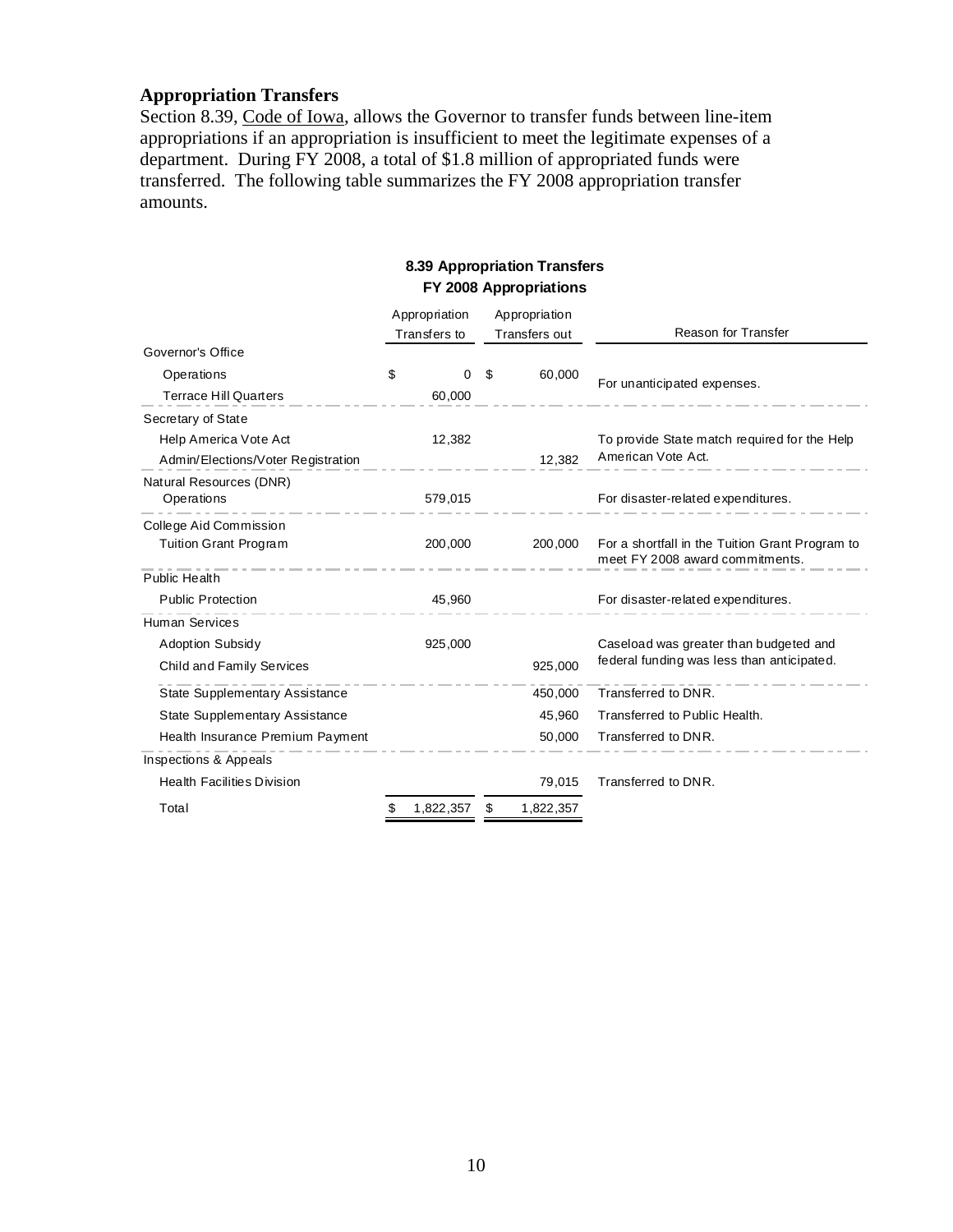#### **Reversions**

Unless an agency is allowed to carry forward unspent funds from an appropriation, the unspent funds will revert to the fund from which it was appropriated. State agencies reverted a total of \$10.4 million from FY 2008 appropriations. Seven agencies contributed to over 90% of the reverted funds. Agencies associated with the Department of Inspections and Appeals reverted a total of \$3.1 million. This was 29.6% of all funds reverted in FY 2008. Of this amount, \$2.1 million was from the appropriation for the Public Defender/Indigent Defense Program. The following table lists the significant reversions from FY 2008 appropriations by Department.

|                                       |   | Reversion<br>Amount | Percent<br>of Total |
|---------------------------------------|---|---------------------|---------------------|
| Department of Inspections & Appeals   | S | 3.059.949           | 29.6%               |
| Department of Human Services          |   | 2,231,607           | 21.6%               |
| Department of Education               |   | 1.730.519           | 16.7%               |
| Department of Revenue                 |   | 906.433             | 8.8%                |
| Department of Administrative Services |   | 836.064             | 8.1%                |
| Department of Corrections             |   | 428.224             | 4.1%                |
| Department of Human Rights            |   | 270,157             | 2.6%                |
| All Other Agencies                    |   | 889,732             | 8.6%                |
| Total                                 |   | 10,352,685          | 100.0%              |

#### **FY 2008 General Fund Reversions**

Over the last 10 years, reversions have averaged approximately \$7.5 million per year. However, the amount reverted can vary significantly from year to year. In FY 2000, reversions were less than \$1.0 million and in FY 2002, they reached nearly \$17.0 million. Over the last three fiscal years, reversions have average \$9.9 million, which is slightly higher than the ten-year average.



#### **General Fund Reversions**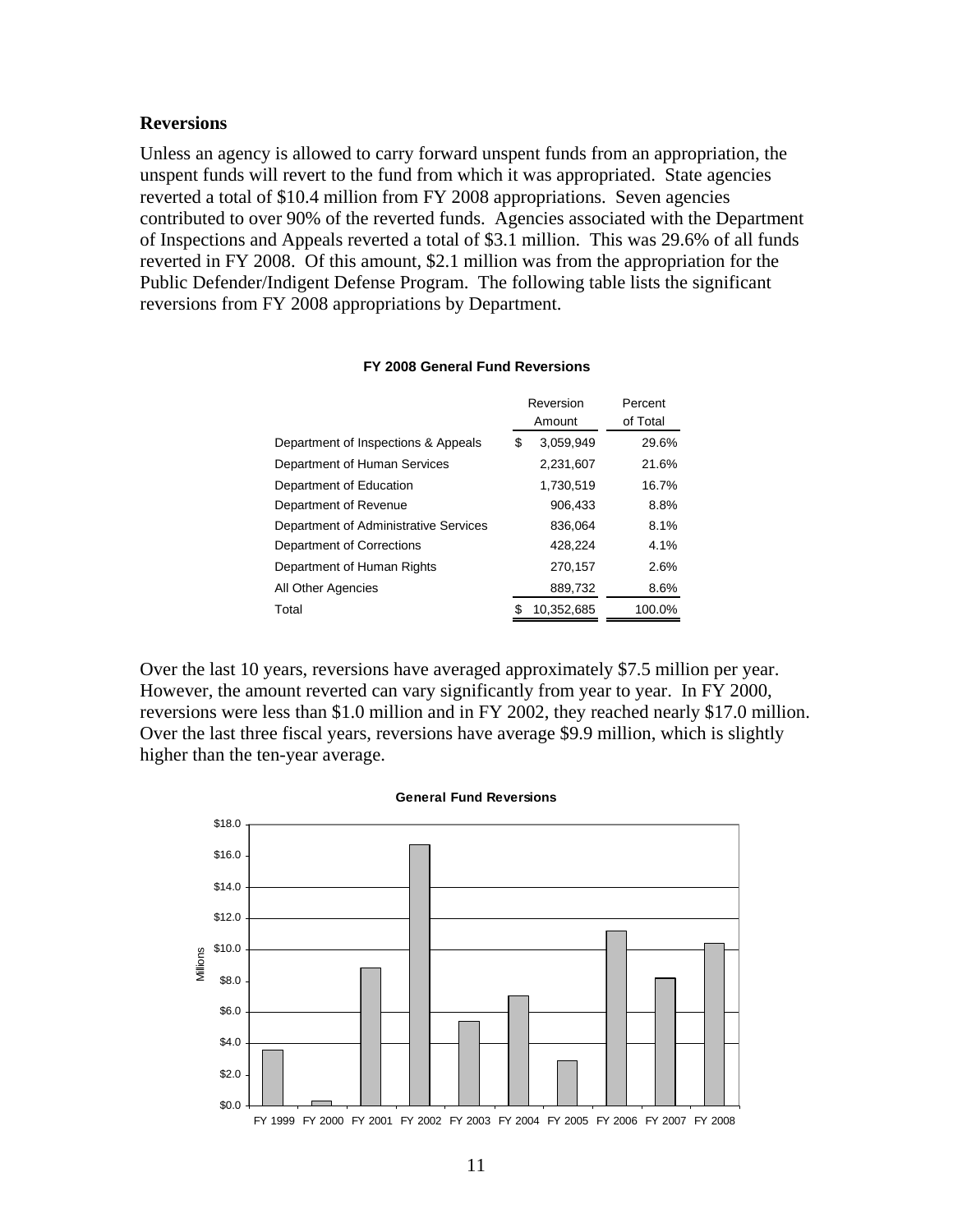## **General Fund Balance Sheet**

The following table summarizes the General Fund over the last five years. The General Fund has maintained an annual surplus that has averaged 5.0% of total revenues. For FY 2008, the General Fund ended the year with a balance of \$196.4 million. This was 3.2% of total net revenues.

The FY 2008 surplus was distributed as follows:

- \$99.8 million was appropriated to the Property Tax Credit Fund to help fund a portion of the FY 2009 property tax credits to local governments.
- \$40.4 million was appropriated to the Senior Living Trust Fund in accordance with Section 8.57, Code of Iowa.
- \$49.4 million was transferred to the Cash Reserves in accordance with Section 8.54, Code of Iowa.

|                                                | FY 2004 |           | FY 2005 |          | FY 2006 |          | FY 2007 |           |         | FY 2008  |
|------------------------------------------------|---------|-----------|---------|----------|---------|----------|---------|-----------|---------|----------|
| Revenues                                       |         |           |         |          |         |          |         |           |         |          |
| Receipts and Transfers                         |         | \$5.315.4 | \$      | 5.657.3  | \$      | 5.914.6  |         | \$6.206.8 | \$      | 6,783.2  |
| <b>Tax Refunds</b>                             |         | $-715.0$  |         | $-696.9$ |         | $-586.2$ |         | $-597.9$  |         | $-674.8$ |
| Accruals                                       |         | 83.0      |         | $-31.4$  |         | 54.0     |         | 37.4      |         | $-24.0$  |
| <b>Total Net Revenues</b>                      |         | 4,683.4   |         | 4,929.0  |         | 5,382.4  |         | 5,646.3   |         | 6,084.4  |
| <b>Expenditures</b>                            |         |           |         |          |         |          |         |           |         |          |
| Appropriations                                 |         | 4,524.4   |         | 4,606.0  |         | 5,031.7  |         | 5,392.9   |         | 5,898.4  |
| Reversions                                     | $-7.0$  |           | $-2.9$  |          | $-11.2$ |          | $-8.2$  |           | $-10.4$ |          |
| <b>Net Appropriations</b>                      | 4,517.4 |           | 4,603.1 |          | 5,020.5 |          | 5,384.7 |           |         | 5,888.0  |
| <b>Ending Balance - Surplus</b>                | S       | 166.0     | S       | 325.9    | S       | 361.9    | \$      | 261.6     |         | 196.4    |
| Percent of Surplus to Revenues                 |         | 3.5%      |         | 6.6%     |         | 6.7%     |         | 4.6%      |         | 3.2%     |
| <b>Appropriations/Transfers to Other Funds</b> |         |           |         |          |         |          |         |           |         |          |
| Property Tax Credit Fund                       | \$      | 0.0       | \$      | 159.7    | \$      | 159.9    | \$      | 131.9     | \$      | 99.8     |
| Senior Living Trust Fund                       |         |           |         |          |         | 49.9     |         | 53.5      |         | 48.3     |
| Regents Allocation                             |         |           |         |          |         | 2.8      |         |           |         |          |
| Cash Reserve Fund                              |         | 166.0     |         | 166.2    |         | 149.3    |         | 76.2      |         | 48.3     |
| Total                                          | \$      | 166.0     | \$      | 325.9    | S       | 361.9    | \$      | 261.6     | S       | 196.4    |

### **State of Iowa General Fund**

(Dollars in Millions)

The sum of the numbers may not equal totals due to rounding.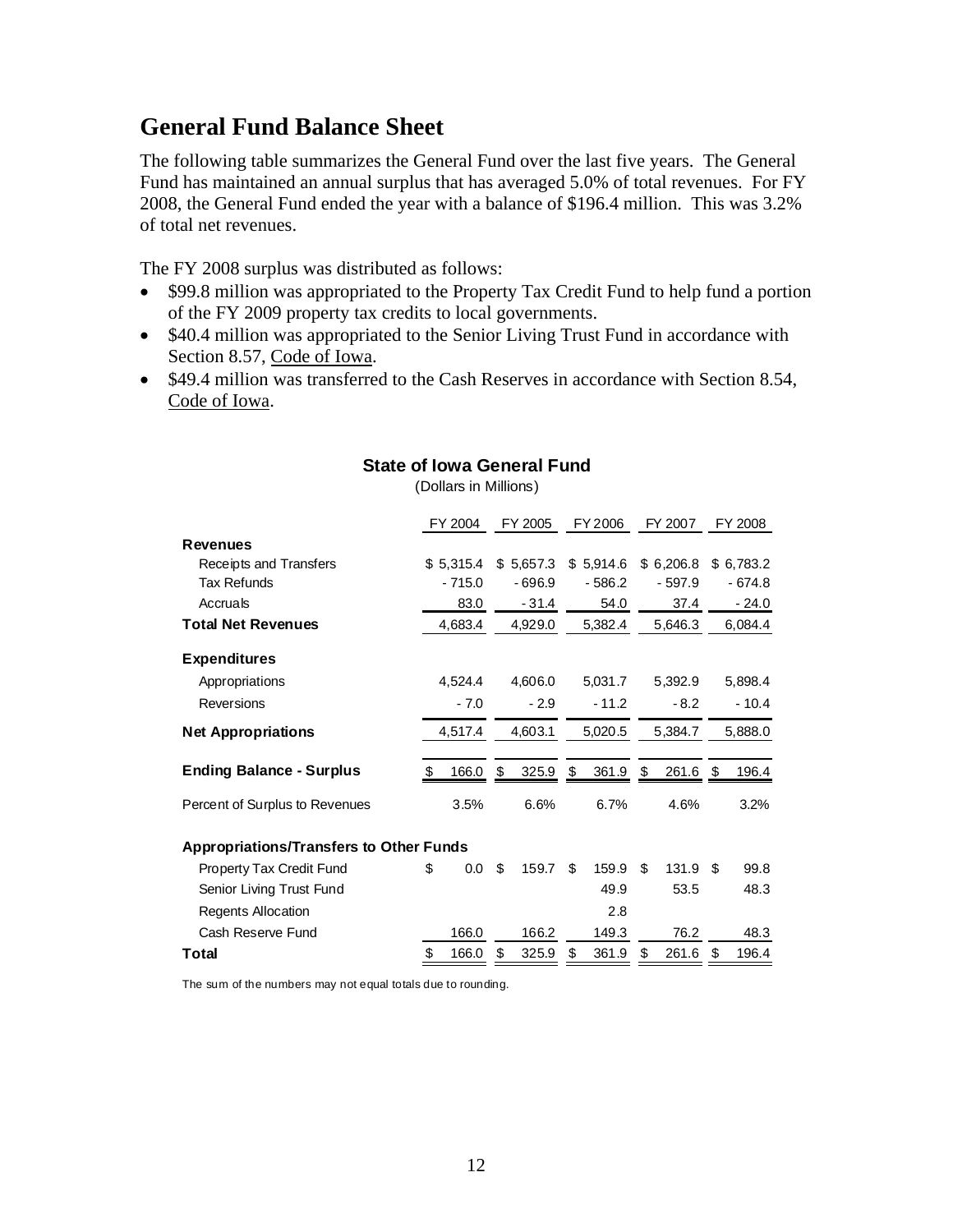Since FY 2004, the General Fund surplus has averaged 4.9% of total net revenues. However, over the last five years the surplus has varied on an annual basis. In FY 2005 and FY 2006, the surplus reached \$325.9 million and \$361.9 million respectively. This was 6.6% and 6.7% of net revenues. The following chart shows the percent of the surplus to net revenues for the past five years.



### **FY 2008 General Fund Percent of Surplus to Net Revenues**

## **Reserve Funds ("Rainy Day Funds")**

The State's Cash Reserve and Economic Emergency Funds had a combined balance of \$592.4 million in FY 2008. This represents an increase \$57.3 million (10.7%) over the FY 2007 balance. For both FY 2007 and FY 2008, the balance in the reserve funds have been at the statutory maximum.

The following chart compares the combined reserve fund balances to the statutory goal for the reserve funds for the last ten years. As illustrated on the chart, the reserve fund balance began to decrease in FY 2001 until it reached a low of \$163.0 million in FY 2004. During this period the reserve funds were used to help balance the General Fund budget due to declining tax revenues associated with the economic slowdown during that time. The balances in the funds began to increase again in FY 2005 and FY 2006 until they reached the statutory cap in FY 2007.